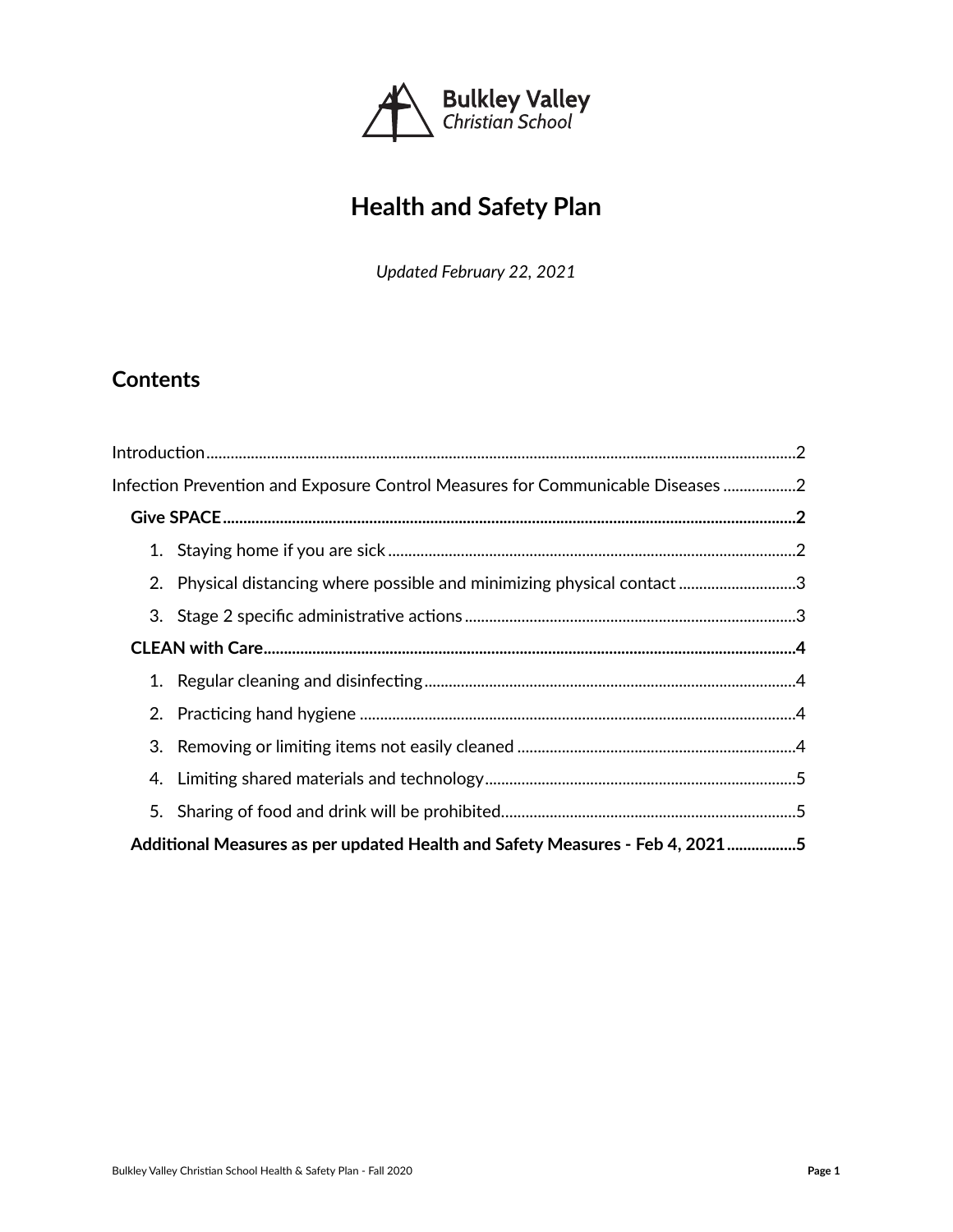## <span id="page-1-0"></span>**Introduction**

The health and safety of staff and students is of primary importance in our work at Bulkley Valley Christian School. The purpose of this Health and Safety Plan is to outline the BVCS-specific application the Ministry of Education's [Provincial COVID-19 Health & Safety Guidelines for K-12](https://www2.gov.bc.ca/assets/gov/education/administration/kindergarten-to-grade-12/safe-caring-orderly/k-12-covid-19-health-safety-guidlines.pdf)  [Settings,](https://www2.gov.bc.ca/assets/gov/education/administration/kindergarten-to-grade-12/safe-caring-orderly/k-12-covid-19-health-safety-guidlines.pdf) the Ministry of Health's [COVID-19 Public Health Guidance for K-12 School Settings](https://www2.gov.bc.ca/assets/gov/health/about-bc-s-health-care-system/office-of-the-provincial-health-officer/covid-19/covid-19_k-12_school_guidance_-_2020_may_15_-_final.pdf)*,* and [WorkSafeBC Safe Operating Protocols \(K-12](https://www.worksafebc.com/en/about-us/covid-19-updates/covid-19-returning-safe-operation/education) [Education\)](https://www.worksafebc.com/en/about-us/covid-19-updates/covid-19-returning-safe-operation/education).

It is required that all independent school authorities address all the requirements of the above documents in their [Stage 3 Continuity of Learning](https://cedars.bc.ca/wp-content/uploads/2020/05/Continuity-of-Learning-Plan-Revised-for-June-2020.pdf) [\(PDF\)](https://cedars.bc.ca/wp-content/uploads/2020/05/Continuity-of-Learning-Plan-Revised-for-June-2020.pdf) health and safety planning, and inform all community members of their roles and responsibilities in promoting and maintaining a safe and healthy school setting. This Health and Safety Plan provides detail or context to some of the parameters to provide clarity. Staff and parents/caregivers are encouraged to review all of the documents linked above to inform their work and/or decision to have their children return to inclass instruction.

Although this Health and Safety Plan has been primarily drafted in response to the COVID-19 pandemic, the key message of *"Give SPACE - CLEAN with Care" and* many of the measures outlined below, would apply for reducing transmission of *any* communicable disease in a PreK-12 school context. Some of these measures will, at first, require focus and attention but will, in time and with practice, fade to the background as routine. Finally, it is to be noted that all of these measures are secondary to promoting a strong immune system through healthy diet, regular exercise, and getting enough sleep.

## <span id="page-1-1"></span>**Infection Prevention and Exposure Control Measures for Communicable Diseases**

## <span id="page-1-2"></span>Give SPACE

Public health measures to *reduce transmission of* communicable diseases involve giving one another space by *reducing contact intensity and minimizing the number of overall contacts.* This means adjustments to the *type* (close/distant) and *duration* (brief/prolonged) of contact and the number of people permitted in a setting at one time.

*Specifically, within the PreK-12 setting of Bulkley Valley Christian School, this means:*

### <span id="page-1-3"></span>**1. Staying home if you are sick**

a. *Daily self-assessment.* Staff are required to perform daily self-assessment for common-cold, influenza, and [COVID-19 like symptoms](http://www.bccdc.ca/health-info/diseases-conditions/covid-19/about-covid-19/symptoms) prior to coming to work. Parents/Caregivers must assess their child(ren) daily for symptoms of common cold, influenza, COVID-19 or other infectious respiratory disease before sending them to school. Staff or Parent/Caregivers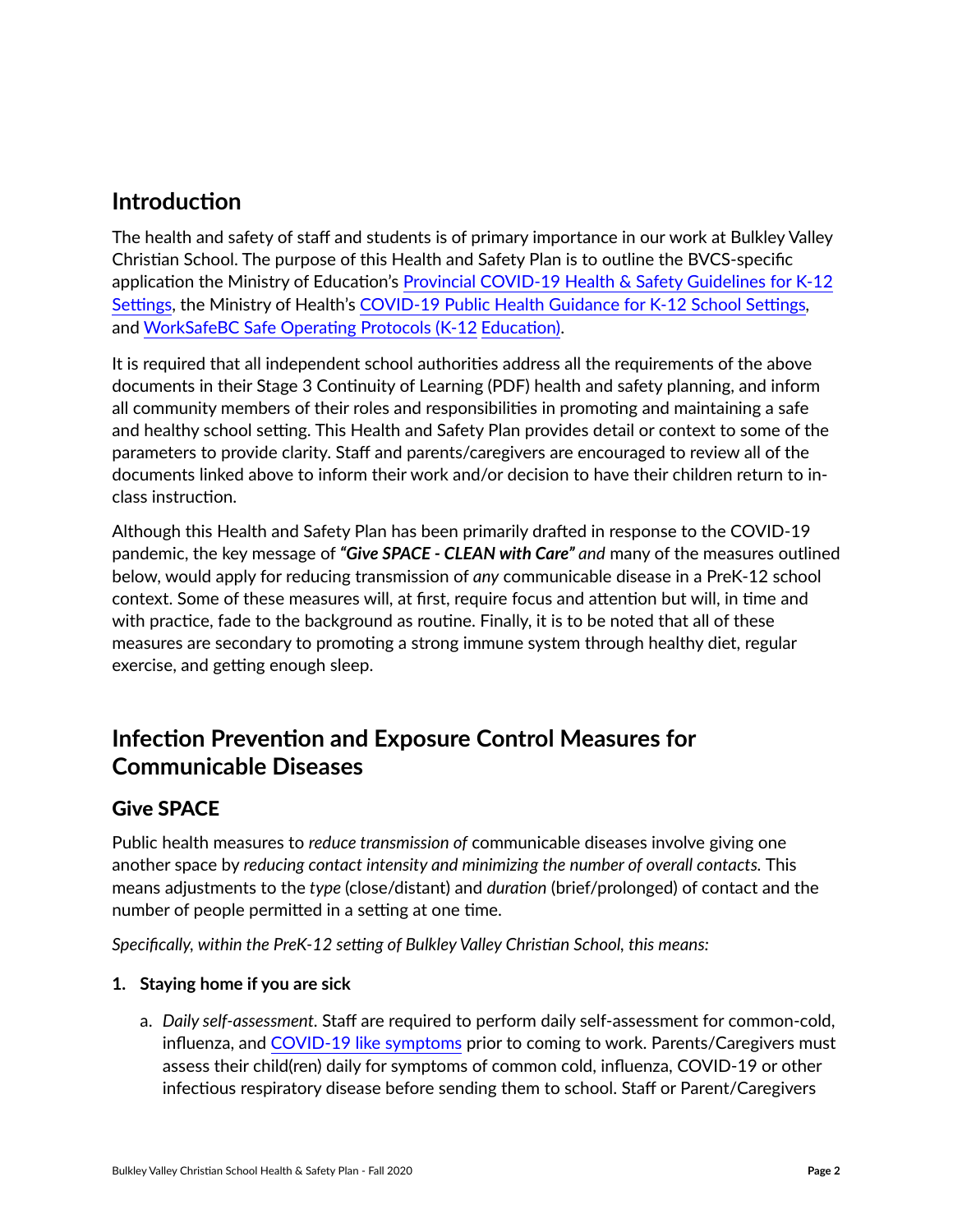that are unsure how to interpret symptoms, are encouraged to use the [BC COVID-19 Self-](https://bc.thrive.health/)[Assessment](https://bc.thrive.health/) [Tool](https://bc.thrive.health/)or consult with their physician.

- b. 14 day self-isolation for staff and students is *mandatory* for those identified as a close contact of a confirmed case or an outbreak of COVID-19, OR if they have recently returned from travel outside of Canada
- c. If your child has a symptom consistent with a previously diagnosed health condition (such as asthma, allergies, etc.) and this symptom is not unusual for your child, they may come to school. No assessment or note is require from a health care provider.
- d. If your child has mild symptoms without a fever, monitor at home for 24 hours. If symptoms improve or remain mild, they can return to school without further assessment. Students with mild symptoms may be encouraged to mask.
- e. If your child has a fever, or if other symptoms continue after 24 hours, seek a health assessment. A health assessment can include: calling 811, consulting with a health care professional, or having a COVID test.If a COVID-19 test is recommended by a health assessment: a) If the test is positive, your child should stay home until they are told by public health to end their self isolattion, in most cases around 10 days. b) If the test is negative, the student may return to school once symptoms have improved and they feel well enough. Students may return to school if symptoms are mild and improving.
- f. If a parent chooses not to have a COVID-10 test for their child, the child should stay home from school until 10 days after the onset of symptoms, and then may return if feeling well enough.

### <span id="page-2-0"></span>**2. Physical distancing where possible and minimizing physical contact**

Note: The current PHO advice regarding physical distancing in PreK-12 context is to*"minimize physical contact"* within learning groups in Stage 2.

- a. *Classroom seating will be arranged to maximize physical distancing.* In Stage 2, non-essential classroom furniture will be removed and desks/tables will be arranged to strike a balance between good pedagogy (teaching and learning) and physical distancing.
- b. *Adjusting schedules and staffing and managing movement.* K-7 students will spend their instructional and break times with their classroom units. Multiple entry and exit doors will be used. High school students will be encouraged to minimize physical contact and crowding.
- c. *Using outdoors more often.* K-6 students will take supervised, daily outdoor breaks with their classroom units. Some instructional/work time for K-12 will take place outdoors. Outdoor instruction for high school students will be encouraged whenever possible.

#### <span id="page-2-1"></span>**3. Stage 2 specific administrative actions**

a. *No large assemblies of 50+ persons will be allowed at this time*. Larger gatherings (>20 persons) at the school will be held outside.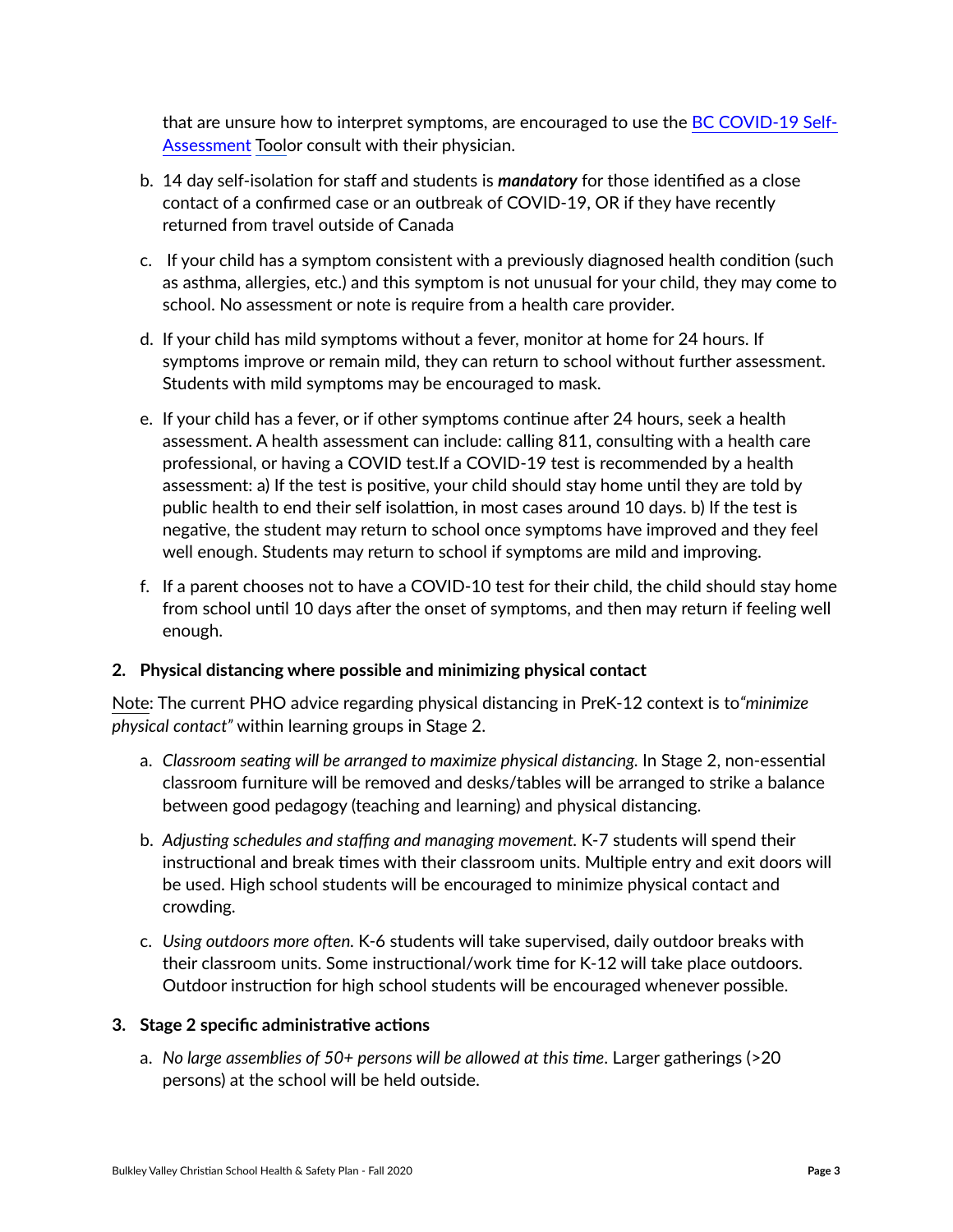- b. *Staff members and students will be sent home if symptomatic.* Students who become sick will wait in a separate, supervised setting until notified parents/caregivers can pick their child up. Staff members are instructed to go home as soon as they experience symptoms.
- c. School will notify our public health office to report increased absenteeism due to sickness.
- d. *Access to the school will be limited to staff and students*, with some exceptions. In Stage 3, parents/caregivers will be encouraged to conduct business virtually. Payments can be made online or by phone when possible. In-person meetings and service may be arranged by appointment. All visitors will be masked and practice hand hygiene.
- e. *The playground will be open for use.*
- f. *Drop-offs and pick-ups will be supervised and students will enter/exit at their designated entrance.* Kindergarten students should enter and exit at the blue doors. Grade 1-3 students should enter and exit at their regular doors. Grade 4-5 students should enter at their regular door. Grade 6/7 students should enter at the door outside the science lab after/before high school students are in the hall. Grade 8-12 students should enter the main entrance of the school.

### <span id="page-3-0"></span>CLEAN with Care

Environmental cleaning and disinfection, and personal hygiene measures prevent indirect transmission from contaminated surfaces.

*Specifically, within the PreK-12 setting of Bulkley Valley Christian School, this means:*

#### <span id="page-3-1"></span>**1. Regular cleaning and disinfecting**

- a. Professional, general cleaning and disinfecting **once a day.**
- b. *Targeted cleaning and disinfecting of frequently-touched surfaces twice per day.* This includes door knobs, light switches, toilet handles, desks, tables, and chairs.

#### <span id="page-3-2"></span>**2. Practicing hand hygiene**

- a. *Hand washing will take place at all significant transitions*, including: start/end of day, between activities in high contact areas, in the gym, before and after snacks and outdoor play.
- b. *Rigorous hand washing with soap and water*; hand-sanitizing when necessary. Approved alcohol-based hand rub will be made available in locations where hand washing is not easily accessible.

#### <span id="page-3-3"></span>**3. Removing or limiting items not easily cleaned**

a. Classroom materials (soft toys, etc.) and furniture that are not easily cleaned and/or disinfected will be removed from classrooms. Students will be encouraged to limit materials that they bring to school to essential school supplies and snacks.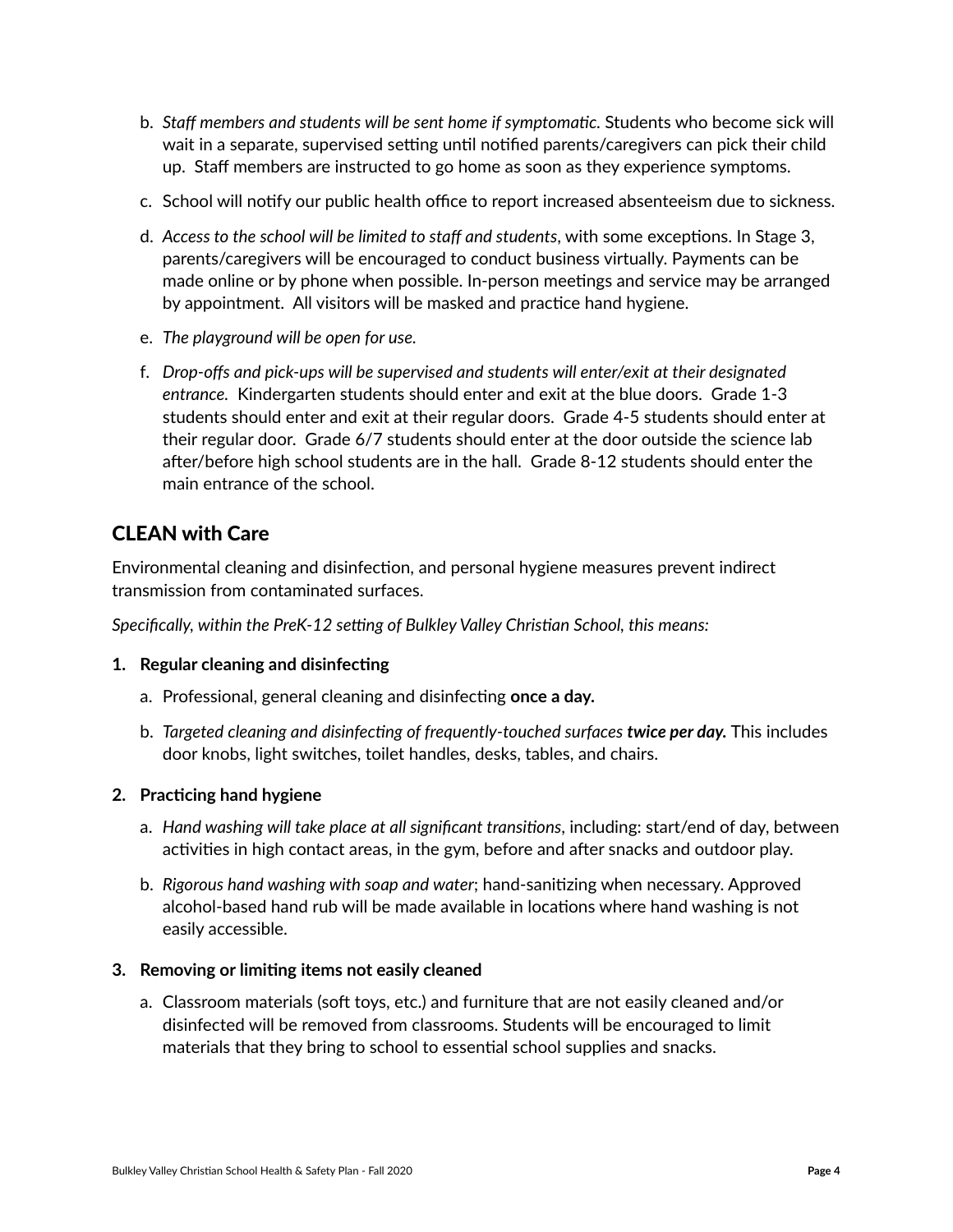- <span id="page-4-0"></span>**4. Limiting shared materials and technology**
	- a. Although paper-based learning resources are not deemed to be a risk, students will generally be discouraged from sharing school supplies (pencils, calculators, etc.). All shared technology will be cleaned twice a day as per cleaning schedule.
- <span id="page-4-1"></span>**5. Sharing of food and drink will be prohibited.**
	- a. Water fountains will be used minimally, and only when no other water source is available.
	- b. Individual water bottles may be filled at stations around the school.

### <span id="page-4-2"></span>Additional Measures as per updated Health and Safety Measures - Feb 4, 2021

- 1. All K-12 staff must be masked except in the following situations:
	- a. When seated at their workstations or desks
	- b. When eating or drinking
	- c. When protected by barriers
	- d. When outside
- 2. All Grade 8-12 students (the 6/7 class is considered elementary) are required to be masked except in the following situations:
	- a. When seated at their workstations or desks desks should be spaced apart as much as possible
	- b. When eating or drinking
	- c. When outside
	- d. PE and extra-curricular activities have their own guidelines which will be communicated by the coach/Mr. Horner
	- e. Students who are unable to mask for developmental reasons are exempt but other safety measures should be taken – cleaning, social distancing when possible, et
- 3. When inside, staff who are not part of a cohort must practice social distancing from students not in their cohort. Masking is not a substitute for social distancing.
- 4. Staff should maintain social distancing from other staff. Masking is not a substitute for social distancing
- 5. Especially for middle and high school classrooms, seating arrangements should not be faceto-face
- 6. When possible, all meetings should be virtual or ensure social distancing masks are not a substitute for social distancing